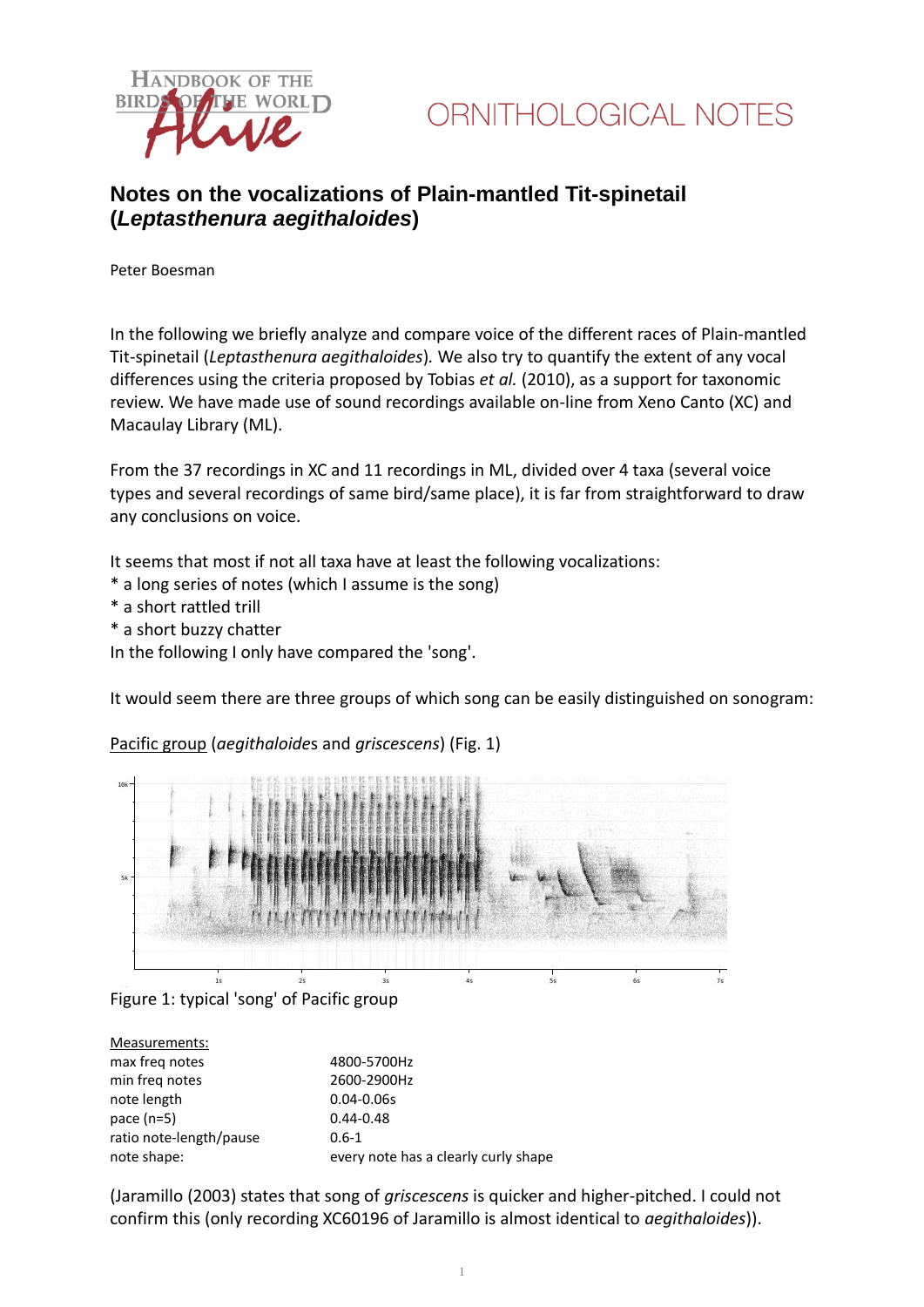

# ORNITHOLOGICAL NOTES

#### Puna group (*berlepschi*) (Fig. 2)



### Figure 2: typical 'song' of Puna group

| Measurements:           |                                                                        |
|-------------------------|------------------------------------------------------------------------|
| max freq notes          | 4800-8000Hz                                                            |
| min freg notes          | 2400-4000Hz                                                            |
| note length             | 0.012-0.017s                                                           |
| pace $(n=5)*$           | $0.34 - 0.4$                                                           |
| ratio note-length/pause | $0.1 - 0.2$                                                            |
| note shape:             | every note is very short and steeply upslurred                         |
|                         | * Pace is measured here as 5 periods: the duration of 5 notes + pauses |

#### Patagonian group (*pallida*) (Fig. 3)



#### Figure 3: typical 'song' of Patagonian group

| Measurements:           |                                                                                  |
|-------------------------|----------------------------------------------------------------------------------|
| max freg notes          | 5200-5500Hz                                                                      |
| min freq notes          | 2200-2700Hz                                                                      |
| note length             | $0.03 - 0.05s$                                                                   |
| pace $(n=5)$            | $0.27 - 0.37$                                                                    |
| ratio note-length/pause | $1 - 1.25$                                                                       |
| note shape:             | two distinct notes, one is a perfect overslurred note (with a peculiar lower     |
|                         | freq artefact, indicating that actually the first harmonic is by far the loudest |
|                         | one), sometimes alternated with shorter notes which seem to be shortened         |
|                         | versions of the previous one, all in all also a very recognizable pattern shared |
|                         | among all recordings of this group (Fig. 4).                                     |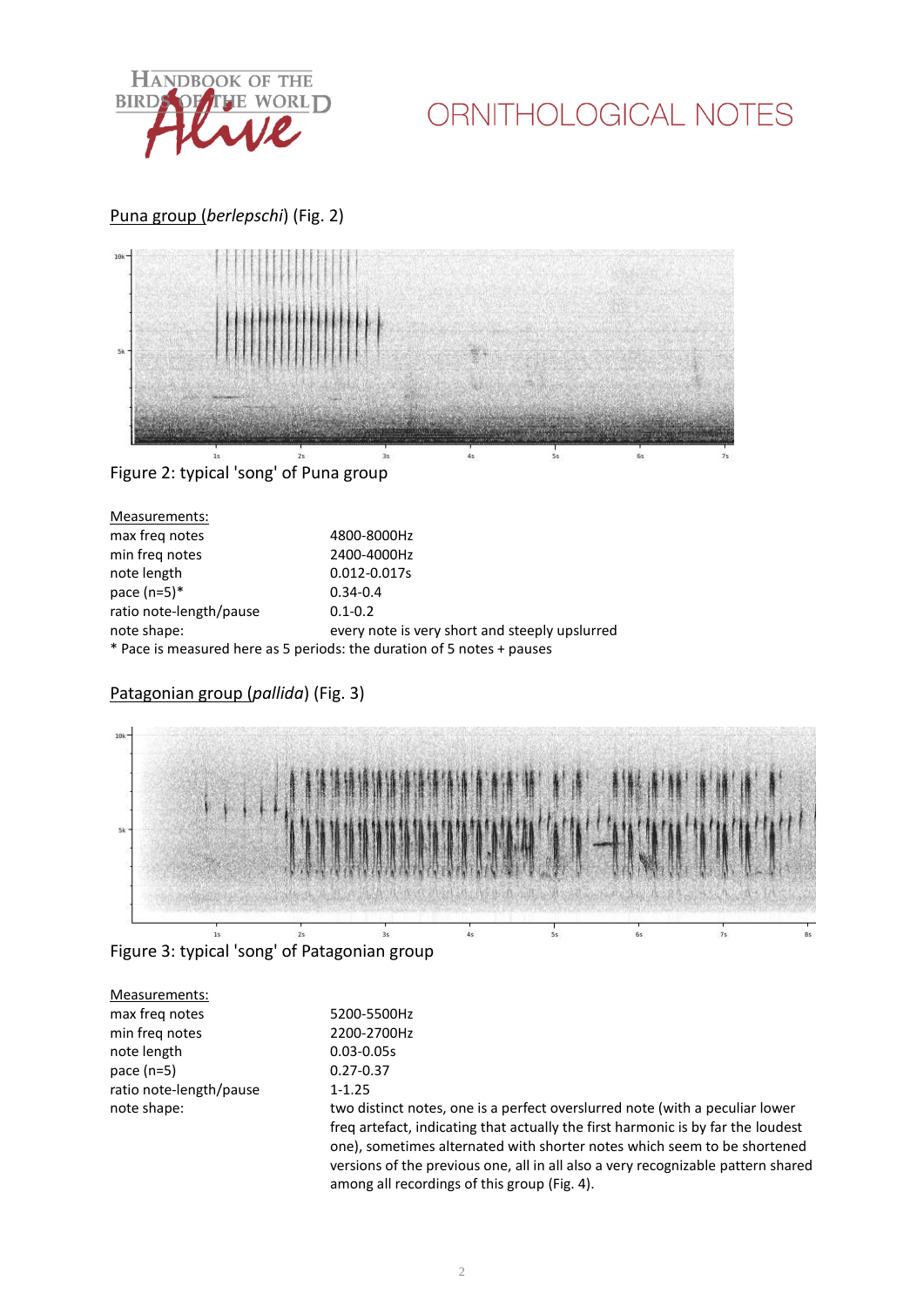

# ORNITHOLOGICAL NOTES

It would thus seem that there are clear vocal differences between the 3 groups:

**Pacific group vs Puna group:** Pacific group has longer notes (score 3) and a much larger ratio note-length/pause (score 3). Note shape is also very different (long and curly vs. short and upslurred)(score at least 2). This would lead to a total vocal score of 5-6 when applying Tobias criteria.

**Pacific group vs Patagonian group:** In Pacific group, notes are delivered at a slower pace (score 2), also resulting in a smaller ratio note-length/pause (score 2). Note shape (Fig. 4) is also very different (very curled vs. overslurred) (score 2 or 3). This would lead to a total vocal score of 4-5.



Figure 4: note shape in 'song' of Pacific group (left) and Patagonian group (right)

**Puna group vs Patagonian group:** In Puna group, notes are much shorter (score 3) and ratio note-length/pause is much smaller (score 3). Note shape is also very different (short upslurred vs. longer overslurred) (score at least 2). This would lead to a total vocal score of 5- 6 when applying Tobias criteria.

This note was finalized on 10th April 2015, using sound recordings available on-line at that moment. We would like to thank in particular the sound recordists who placed their recordings for this species on XC and ML: Davis Finch, Daniel Gonzalez, Alvarro Jaramillo, Doug Knapp, Niels Krabbe, Bernabe Lopez-Lanus, Aidan Maccormick, Mark Robbins, Fabrice Schmitt, Andrew Spencer, Tomek Tumiel and Felix Vidoz.

#### **References**

Jaramillo, A. (2003) Birds of Chile. Princeton field guides. New Jersey.

Tobias, J.A., Seddon, N., Spottiswoode, C.N., Pilgrim, J.D., Fishpool, L.D.C. & Collar, N.J. (2010). Quantitative criteria for species delimitation. *Ibis* 152(4**)**: 724–746.